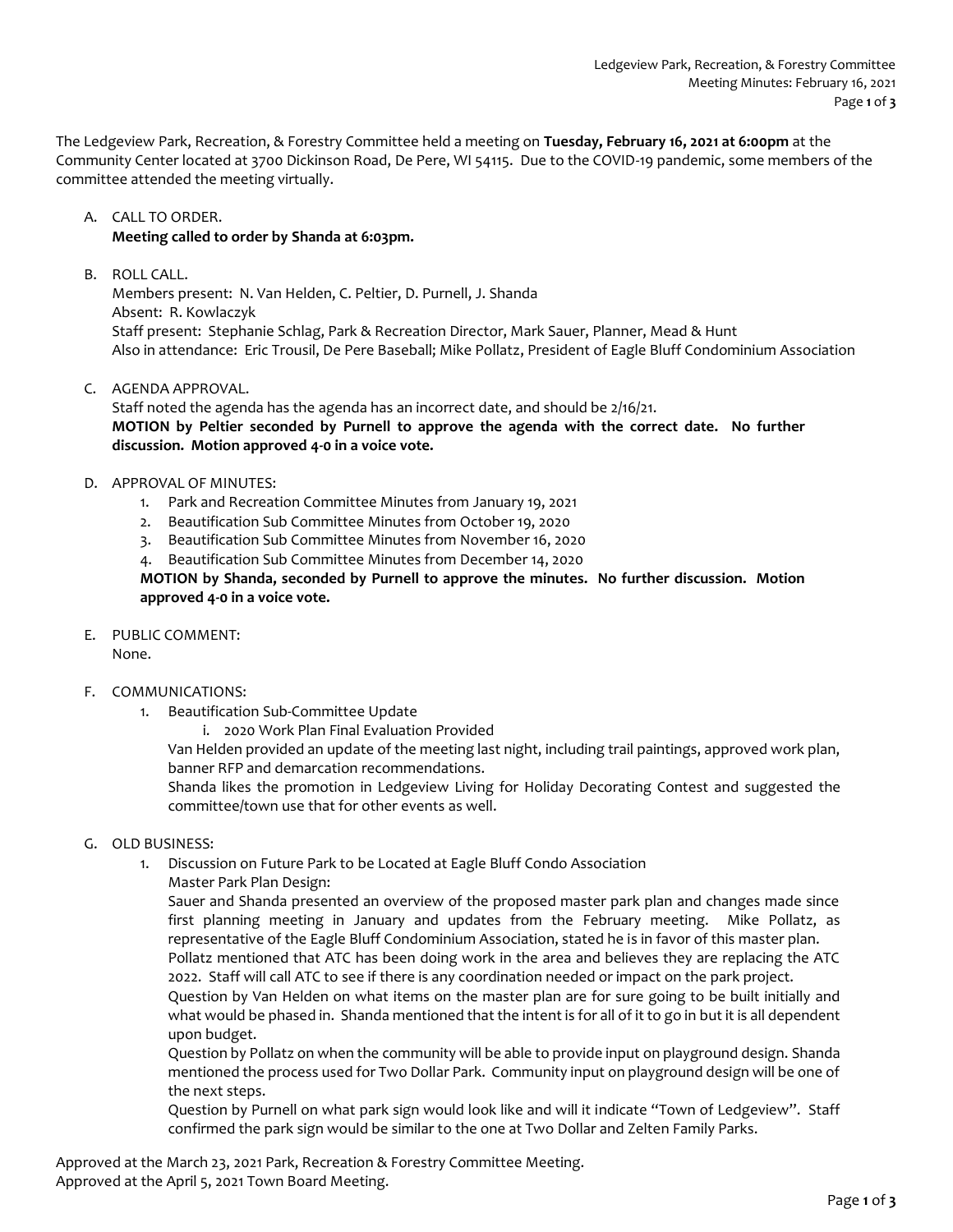Question by Van Helden about where the actual property/parcel area boundary line is, and recommended that the private property sign on the plan needs to be moved to indicate where actual property line is.

**MOTION by Shanda, seconded by Cullen to recommend to the Town Board approval of the master park plan for future park to be located at Eagle Bluff Condominium Association as depicted. No further discussion. Motion passed 4-0 in voice vote.**

Park Name:

Shanda suggested Copper Rock Park as it the location of the park is at the end of both Copper Lane and Marble Rock Circle.

Mike Pollatz, as representative of the Eagle Bluff Condominium Association, stated he is in favor of the name.

**MOTION by Van Helden, seconded by Dave to recommend to the Town Board approval of the name of Copper Rock Park. No further discussion. Motion passed 4-0 in voice vote.**

2. Discussion Regarding Creating a Forestry Ordinance

Staff provided an overview of sections 10 and 11 of the proposed forestry ordinance.

Purnell asked how a resident would know if they need a permit to perform work on a town-owned tree. Staff mentioned that public education is going to be paramount when ordinance is approved.

No changes recommended to section 10 or section 11.

Next meeting will be review of sections 12-14.

April meeting will be final review of ordinance as a whole and review of the Urban Forestry Planting Manual.

April/May Zoning and Planning Committee will review ordinance and planting manual. Town board will begin first review in May/June. No motion necessary.

3. Discussion of 2021 Work Plan

Staff provided an updated 2021 Work Plan based on feedback given at the January, 2021 meeting. Purnell asked for clarification on the difference between items 1 and 8 and how the Town would go about approaching land owners in the area of C1 and C2 to purchase or acquire land for the land. Staff talked through previous land acquisitions, which typically have been donations. Staff is currently researching policies on this to bring back for future discussion.

Shanda asked for the town to revisit communications with area landowners for potential future community park as indicated in the CORP.

Purnell asked about requirements for Tree City USA. Staff mentioned 4 requirements: Tree Ordinance (in progress), celebrate Arbor Day, budget \$2/capita on tree-related activities, have a tree board. Grammar corrections noted.

**Motion by Van Helden, seconded by Shanda to approve the 2021 Work Plan with corrections. No further discussion. Motion passed 4-0 in voice vote.**

### H. NEW BUSINESS:

1. Fee Structure for Mulva Fields Reservations

Staff provided an overview of reservation rates for municipal owned turf ball diamonds. Eric Trousil, board member of De Pere Baseball, said that DPB would like fees to be reflective of the quality of the facility and would like us to err on the side of caution as we start, and make sure we don't undervalue the facility. An email from De Pere Baseball to staff in advance of the meeting asked that our field rates are similar to the current rates Stevens Point charges for their newly built turf fields. Trousil asked if and when fees would be reviewed. Staff confirmed that changes can be proposed as needed, but typically annually.

Shanda would like the reservation fee per hour, not per game as game lengths can fluctuate. Purnell likes the fee schedule for Ledgeview and believes Mulva Fields should be the same. Shanda and Peltier do not think Ledgeview Park fee is reflective of the facilities at Mulva Fields.

Approved at the March 23, 2021 Park, Recreation & Forestry Committee Meeting. Approved at the April 5, 2021 Town Board Meeting.